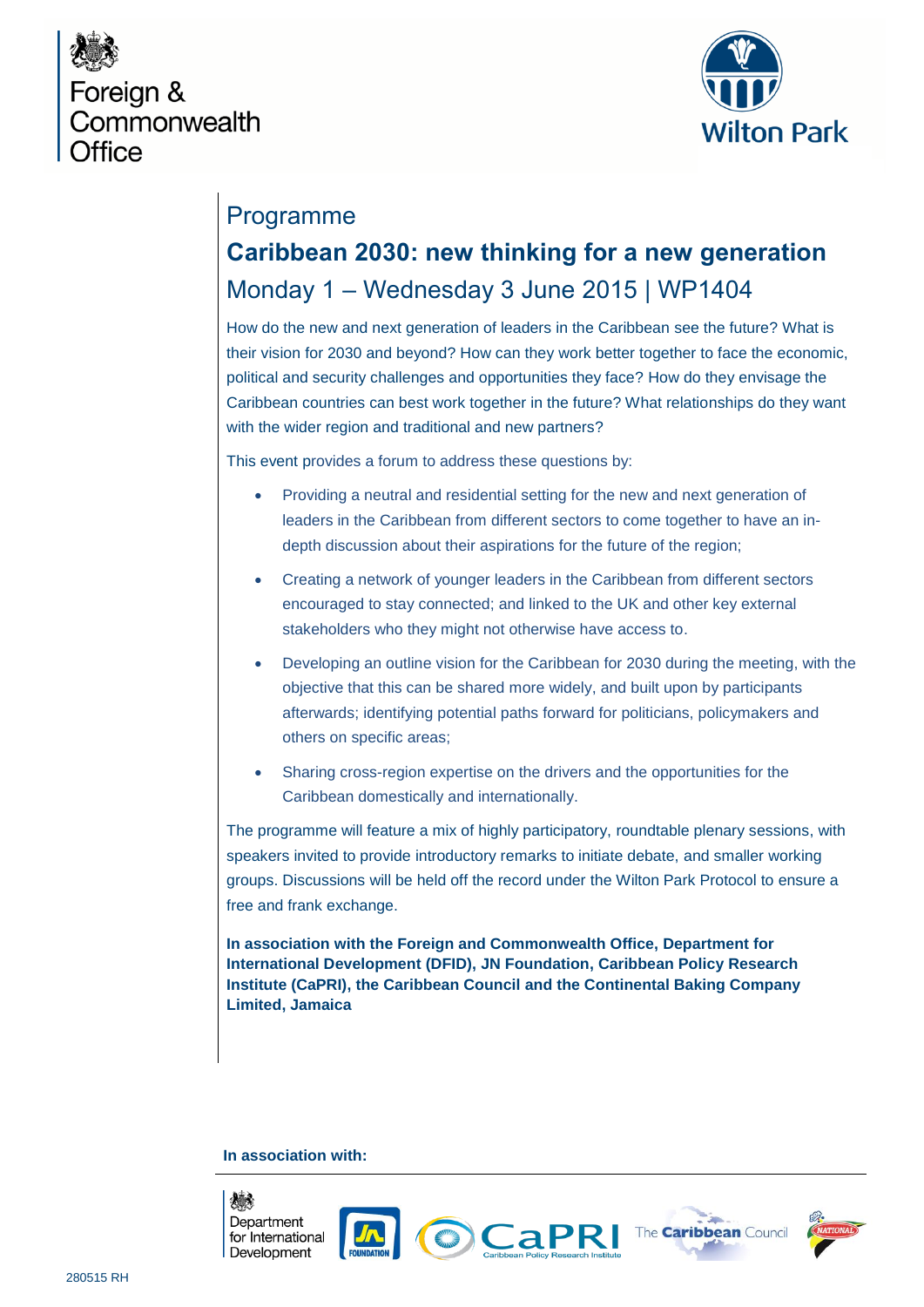### **Monday 1 June**

| 1300-1430 | Participants arrive and buffet lunch available                                                                                                                                                                       |
|-----------|----------------------------------------------------------------------------------------------------------------------------------------------------------------------------------------------------------------------|
| 1500-1530 | <b>Welcome and introductions</b>                                                                                                                                                                                     |
|           | <b>Robin Hart</b><br>Director of Programmes, Wilton Park                                                                                                                                                             |
| 1530-1630 | 1. Towards Caribbean 2030: setting the scene                                                                                                                                                                         |
|           | Introductory discussion                                                                                                                                                                                              |
|           | Chair:<br><b>Robin Hart</b><br>Director of Programmes, Wilton Park                                                                                                                                                   |
|           | <b>James Duddridge</b><br>Parliamentary Under Secretary of State for Foreign and Commonwealth Affairs, Foreign<br>and Commonwealth Office, London, United Kingdom                                                    |
|           | <b>Oliver Clarke</b><br>Chairman, The Gleaner Company Limited, Kingston, Jamaica                                                                                                                                     |
|           | David Jessop<br>Consultant on Caribbean Affairs, London, United Kingdom                                                                                                                                              |
| 1630-1715 | Photograph followed by tea/coffee                                                                                                                                                                                    |
| 1715-1815 | 2. Caribbean 2030: drivers for change and new thinking                                                                                                                                                               |
|           | What are the economic, political and social drivers shaping the Caribbean's prospects for<br>growth and development? How is economic globalisation changing regional thinking about<br>its place in the world?       |
|           | How will the Caribbean flourish? What new economic and political models will deliver a<br>prosperous and secure 2030? How can the Caribbean be a coherent region?                                                    |
|           | Chair:<br><b>Kate Smith</b><br>Director, Americas, Foreign and Commonwealth Office, London, United Kingdom                                                                                                           |
|           | <b>Camillo M Gonsalves</b><br>Minister of Foreign Affairs, Government of Saint Vincent and the Grenadines, Kingstown,<br>St Vincent and the Grenadines                                                               |
|           | <b>Jean Alain Rodriguez</b><br>Secretary of State; Executive Director, Centre for Exports and Investment Dominican<br>Republic (CEI-RD), Santo Domingo, Dominican Republic                                           |
|           | <b>Baroness Scotland of Asthal</b><br>House of Lords, London, United Kingdom                                                                                                                                         |
|           | <b>Ryan Pinder</b><br>Head, Wealth Management and Chief Legal Officer, Deltec Bank & Trust Limited; former<br>Minister of Financial Services, Nassau, Bahamas                                                        |
| 1815-1900 | 3. Caribbean 2030: challenges and opportunities for the region                                                                                                                                                       |
|           | Discussion in break out groups<br>What are the key challenges and opportunities for the Caribbean? In four groups, identify<br>and prioritise the top five key challenges and top five opportunities for the region. |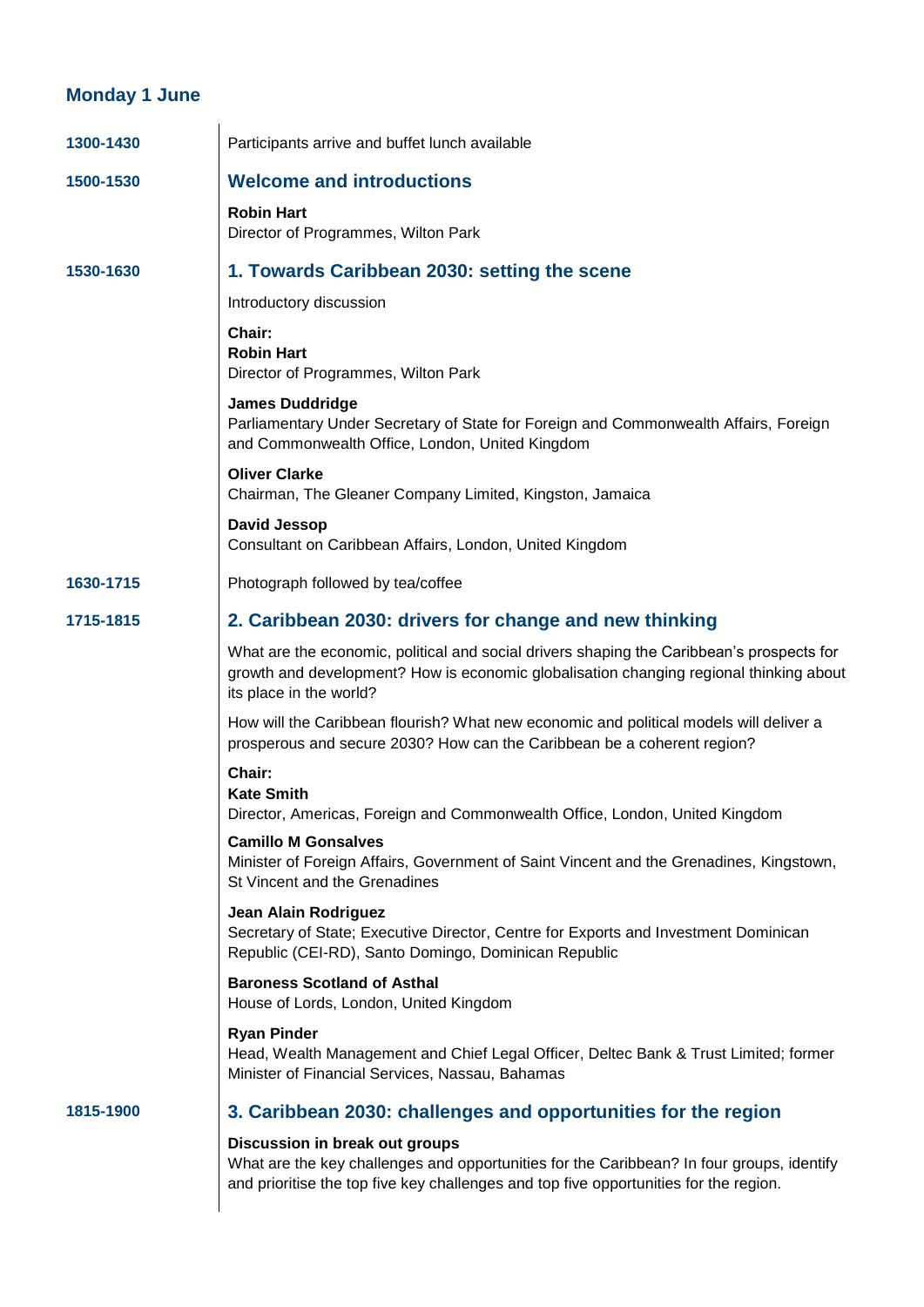|                       | <b>Discussion group chairs:</b>                                                                                                                                                                                                                   |
|-----------------------|---------------------------------------------------------------------------------------------------------------------------------------------------------------------------------------------------------------------------------------------------|
|                       | <b>Paulette Simpson</b><br>Senior Manager, Corporate Affairs and Public Policy, Jamaica National Building Society,<br>London, United Kingdom                                                                                                      |
|                       | <b>Leonard (Ryan) Hoppie</b><br>Founder and Executive Director, Come Alive Network and the Value Academy,<br>Georgetown, Guyana                                                                                                                   |
|                       | <b>Teresena Fergus</b><br>Director, Social Services, Government of Montserrat, Brades, Montserrat                                                                                                                                                 |
|                       | <b>Gabriel Abed</b><br>Chief Executive Officer, Bitt Inc, Bridgetown, Barbados                                                                                                                                                                    |
| 1900                  | Reception followed by dinner                                                                                                                                                                                                                      |
| <b>Tuesday 2 June</b> |                                                                                                                                                                                                                                                   |
| 0800-0900             | <b>Breakfast</b>                                                                                                                                                                                                                                  |
| 0900-0915             | 4. Reports from break out groups                                                                                                                                                                                                                  |
| 0915-1000             | 5. Economic sustainability for the Caribbean                                                                                                                                                                                                      |
|                       | Brief introductions to plenary (10 minutes per theme)                                                                                                                                                                                             |
|                       | a. Debt and development challenges<br>How to reduce debt and achieve and maintain economic sustainability in the Caribbean?                                                                                                                       |
|                       | <b>Damien King</b><br>Co-Executive Director, Caribbean Policy Research Institute (CaPRI); Head, Economics<br>Department, University of the West Indies, Mona, Jamaica                                                                             |
|                       | b. Improving educational performance in the region<br>How to ensure education meets the needs of the next generation?                                                                                                                             |
|                       | <b>Chris Tufton</b><br>Co-Executive Director, Caribbean Policy Research Institute (CaPRI); former Minister of<br>Industry, Investment and Commerce, , Kingston, Jamaica                                                                           |
|                       | c. Tourism and its role in the broader economy<br>How to integrate tourism into the broader economy? What opportunities does tourism<br>provide for economic diversification?                                                                     |
|                       | <b>Nadine Rankin</b><br>Managing Director, AMG Ltd, London, United Kingdom                                                                                                                                                                        |
| 1000-1100             | 6. Economic sustainability for the Caribbean                                                                                                                                                                                                      |
|                       | Discussion in smaller groups.                                                                                                                                                                                                                     |
|                       | a. Debt and development challenges: how to reduce debt and increase growth?<br>Chair:<br><b>Nirad Tewarie</b><br>Chief Executive Officer, American Chamber of Commerce of Trinidad and Tobago<br>(AmCham T&T), Port of Spain, Trinidad and Tobago |
|                       | Discussion group speaker:                                                                                                                                                                                                                         |
|                       | <b>Kevin Hope</b><br>Economist, Eastern Caribbean Central Bank, Basseterre, St Kitts and Nevis                                                                                                                                                    |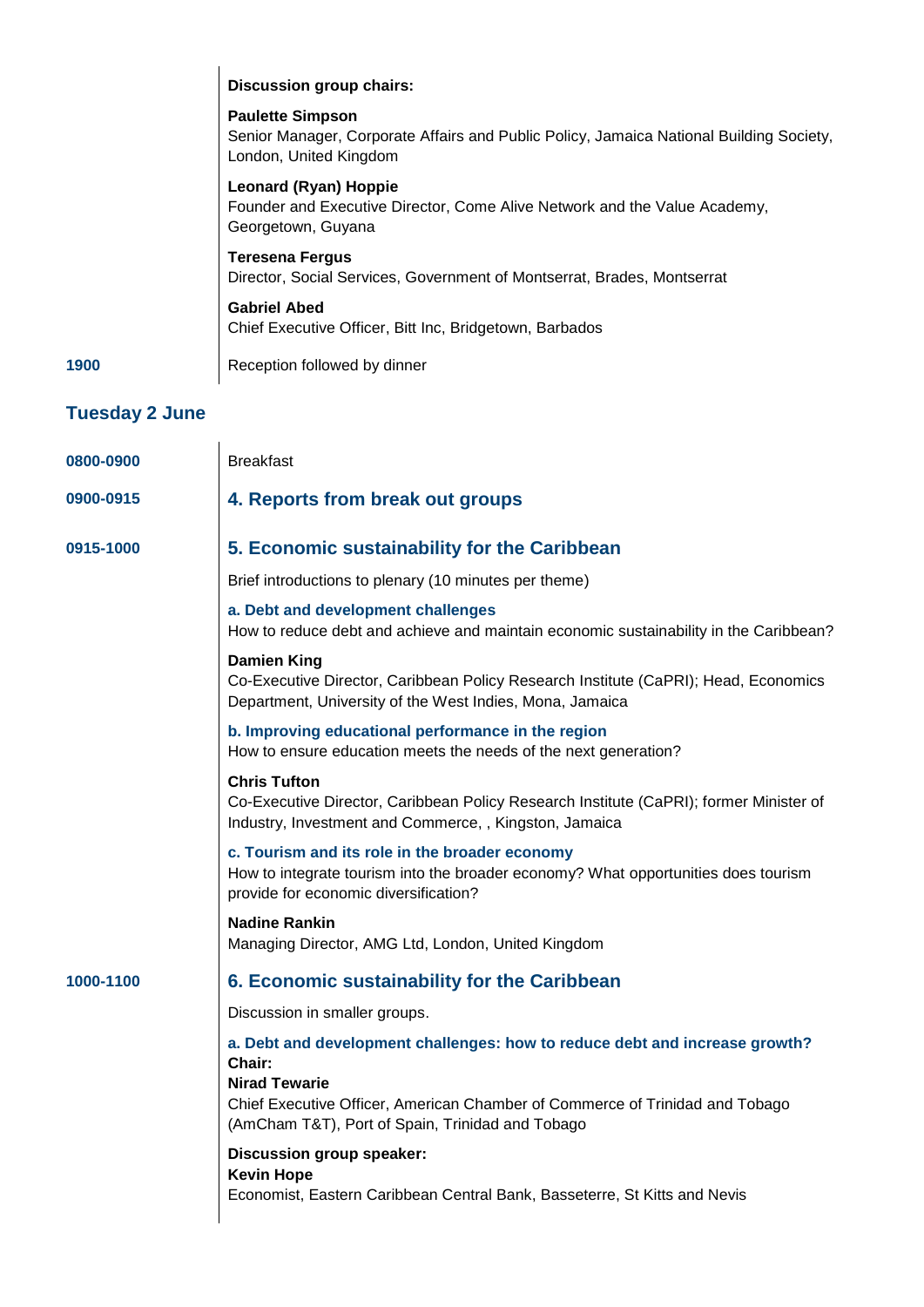|           | b. Improving educational performance in the region<br>Chair:<br><b>Carolyn Trench-Sandiford</b><br>Principal, C Trench-Sandiford & Associates and Development Solutions Group, Belize City,<br><b>Belize</b>                     |
|-----------|----------------------------------------------------------------------------------------------------------------------------------------------------------------------------------------------------------------------------------|
|           | Discussion group speaker:<br><b>Akierra Missick</b><br>Deputy Premier; Minister of Education, Youth, Sports and Library Services, Ministry of                                                                                    |
|           | Education, Youth, Sports and Library Services, Grand Turk, Turks and Caicos Islands                                                                                                                                              |
|           | c. Tourism and its role in the broader economy<br>Chair:<br><b>Chris Bennett</b><br>Managing Director, Caribbean Council, London, United Kingdom                                                                                 |
|           | <b>Discussion group speakers:</b><br><b>Frank Elias Rainieri</b><br>Vice President, Business Development, Puntacana Group, Santo Domingo, Dominican<br>Republic                                                                  |
|           | <b>Dominic Fedee</b><br>Regional Public Relations Manager, Sandals Resorts International - Eastern Caribbean,<br>Sandals Group, Castries, Saint Lucia                                                                            |
| 1100-1130 | Tea/coffee                                                                                                                                                                                                                       |
| 1130-1215 | 7. Managing the risks: increasing resilience                                                                                                                                                                                     |
|           | Brief introductions to plenary (10 minutes per theme)                                                                                                                                                                            |
|           | a. Managing risks of climate change and extreme weather: how to increase<br>resilience?<br><b>Richard Jones</b><br>Science Fellow, Climate Information, Met Office, Exeter, United Kingdom                                       |
|           | b. Energy security and the meeting the future energy needs for the region<br>Julian Robinson<br>Minister of State, Ministry of Science, Technology, Energy and Mining, Kingston, Jamaica                                         |
|           | c. Governance, crime and regional security<br><b>Trevor Munroe</b><br>Executive Director, National Integrity Action, Kingston, Jamaica                                                                                           |
| 1215-1315 | 8. Managing the risks                                                                                                                                                                                                            |
|           | Discussion in smaller groups.                                                                                                                                                                                                    |
|           | a. Managing risks of climate change and extreme weather: how to increase<br>resilience?<br>Chair:<br><b>Hector John</b><br>Member of Parliament, Government of Dominica; former Leader of the Opposition,<br>Salisbury, Dominica |
|           | b. Energy security and the meeting the future energy needs for the region<br>Chair:<br><b>Sally Yearwood</b><br>Executive Director, Caribbean Central American Action (CAA), Washington DC, United<br><b>States of America</b>   |
|           | <b>Discussion group speakers:</b><br>Joanna Edghill                                                                                                                                                                              |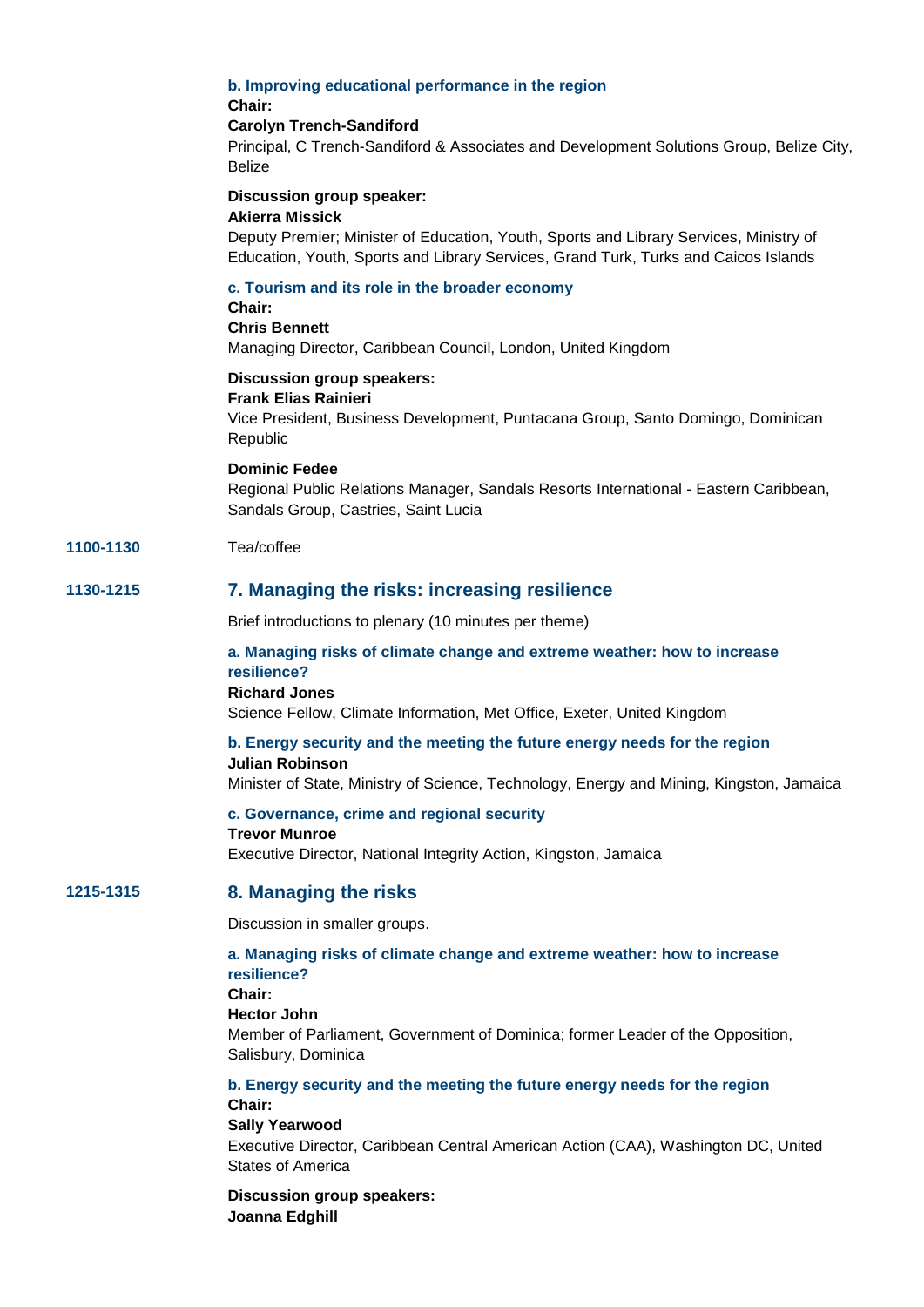|           | Founder and Director, Megapower Limited, St Michael, Barbados                                                                                                                                                                                                                                                                                                                                                                                                                                                                                                                                                      |
|-----------|--------------------------------------------------------------------------------------------------------------------------------------------------------------------------------------------------------------------------------------------------------------------------------------------------------------------------------------------------------------------------------------------------------------------------------------------------------------------------------------------------------------------------------------------------------------------------------------------------------------------|
|           | <b>Suzanne Shaw</b><br>Renewable Energy Programme Manager, Caribbean Policy Research Institute (CaPRI),<br>Kingston, Jamaica                                                                                                                                                                                                                                                                                                                                                                                                                                                                                       |
|           | c. Governance, crime and regional security<br>Chair:<br><b>Josh Drayton</b><br>Director, Trinidad and Tobago Transparency Institute, Laventille, Trinidad and Tobago                                                                                                                                                                                                                                                                                                                                                                                                                                               |
|           | Discussion group speakers:<br><b>LaTeisha Sandy</b><br>Legal Officer, Financial Intelligence Unit, Kingstown, St Vincent and the Grenadines                                                                                                                                                                                                                                                                                                                                                                                                                                                                        |
|           | <b>Ben Bowling</b><br>Deputy Dean and Professor of Criminology & Criminal Justice, The Dickson Poon School of<br>Law, King's College London, United Kingdom                                                                                                                                                                                                                                                                                                                                                                                                                                                        |
| 1315-1400 | Lunch                                                                                                                                                                                                                                                                                                                                                                                                                                                                                                                                                                                                              |
| 1400-1445 | Garden tour                                                                                                                                                                                                                                                                                                                                                                                                                                                                                                                                                                                                        |
| 1500-1530 | 9. Feedback from discussion groups                                                                                                                                                                                                                                                                                                                                                                                                                                                                                                                                                                                 |
|           | Feedback from session 6 and 8. Each group to present back three key headlines from their<br>discussions.                                                                                                                                                                                                                                                                                                                                                                                                                                                                                                           |
| 1530-1645 | 10. Generating economic growth and jobs                                                                                                                                                                                                                                                                                                                                                                                                                                                                                                                                                                            |
|           | How to build a new Caribbean economy? How to foster entrepreneurship within the<br>Caribbean? What investments are needed? How to ensure access to venture capital? How<br>to incentivise growth?                                                                                                                                                                                                                                                                                                                                                                                                                  |
|           | <b>Derek Browne</b><br>Chief Executive Officer, Entrepreneurs in Action, South Croydon, United Kingdom                                                                                                                                                                                                                                                                                                                                                                                                                                                                                                             |
|           | <b>Gary Hendrickson</b><br>Chairman and Chief Executive Officer, Continental Baking Company Limited, Kingston,<br>Jamaica                                                                                                                                                                                                                                                                                                                                                                                                                                                                                          |
|           | <b>Nigel Clarke</b><br>Deputy Chairman and Chief Financial Officer, Musson Group, Kingston, Jamaica                                                                                                                                                                                                                                                                                                                                                                                                                                                                                                                |
| 1645-1715 | Tea/coffee                                                                                                                                                                                                                                                                                                                                                                                                                                                                                                                                                                                                         |
| 1715-1830 | 11. Networked nations: what models for collaboration within and<br>beyond the region?                                                                                                                                                                                                                                                                                                                                                                                                                                                                                                                              |
|           | How can the Caribbean countries be better connected through transport and<br>communications to benefit nationals and visitors? To what extent can the countries in the<br>region still work together? Has CARICOM become an irrelevance? Are there different<br>models of cooperation? Do newer groupings offer an alternative way forward? Does the<br>Organisation of Eastern Caribbean States (and the East Caribbean Central Bank) offer a<br>positive model for regional collaboration? How does this relate to the role that the<br>Caribbean wants external partners to play, UK/EU/US/Canada/China/Brazil? |
|           | <b>Cesar Dargam Espaillat</b><br>Deputy Minister, Economic Affairs and Trade Negotiations, Ministry of Foreign Affairs,<br>Santo Domingo, Dominican Republic                                                                                                                                                                                                                                                                                                                                                                                                                                                       |
|           | <b>Nestor Mendez</b><br>Ambassador of Belize to the United States, Embassy of Belize, Washington DC, United                                                                                                                                                                                                                                                                                                                                                                                                                                                                                                        |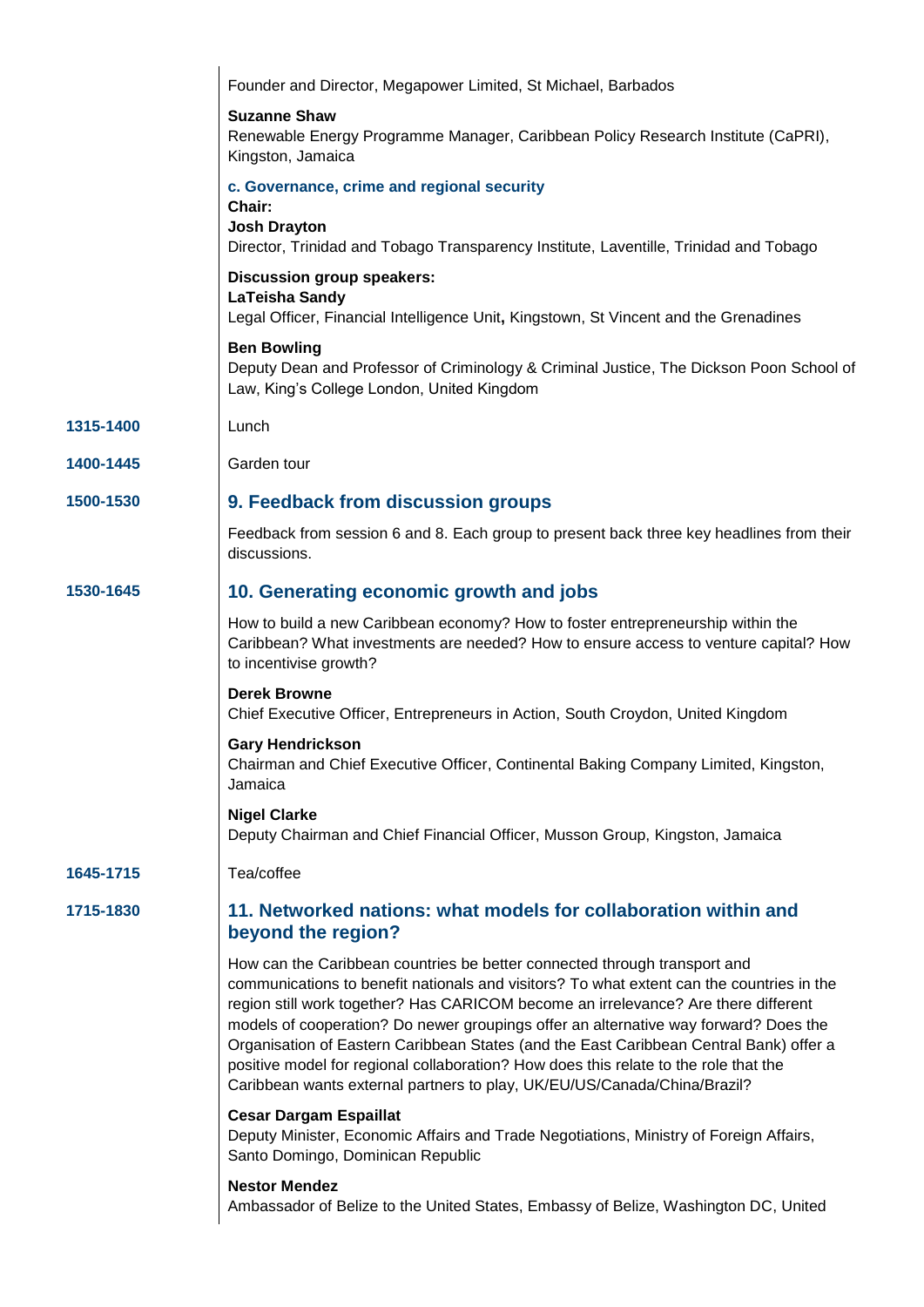|                         | <b>States of America</b>                                                                                                                                                                                                                                                             |  |
|-------------------------|--------------------------------------------------------------------------------------------------------------------------------------------------------------------------------------------------------------------------------------------------------------------------------------|--|
| 1900                    | Reception followed by dinner                                                                                                                                                                                                                                                         |  |
| <b>Wednesday 3 June</b> |                                                                                                                                                                                                                                                                                      |  |
| 0800-0845               | Breakfast and checkout                                                                                                                                                                                                                                                               |  |
| 0900-0930               | 12. Towards Caribbean 2030: developing a vision for the region:<br><b>reflections</b>                                                                                                                                                                                                |  |
|                         | Introduction to discussion groups:<br><b>Earl Jarrett</b><br>General Manager, Jamaica National Building Society, Kingston, Jamaica                                                                                                                                                   |  |
| 0930-1045               | 13. Towards Caribbean 2030: developing a vision for the region                                                                                                                                                                                                                       |  |
|                         | This session will divide participants into four groups, led by the Caribbean younger leaders.                                                                                                                                                                                        |  |
|                         | All groups will start to draw up their view of: What vision for the region for 2030?                                                                                                                                                                                                 |  |
|                         | The groups will include at least one external participant prepared to ask difficult 'what if?'<br>challenging questions. What will enable the Caribbean to achieve its potential and the<br>vision they seek? What will get in the way and how can the barriers/hurdles be overcome? |  |
|                         | <b>Discussion group chairs:</b><br><b>Andrew Holness</b><br>Leader of the Opposition and Leader, Jamaica Labour Party (JLP), Kingston, Jamaica                                                                                                                                       |  |
|                         | <b>Shenella Govia</b><br>Senator, Office of the Prime Minister, Government of Antigua and Barbuda, St John's,<br>Antigua and Barbuda                                                                                                                                                 |  |
|                         | <b>LaKesha Hewlett</b><br>Managing Editor, The St Kitts Nevis Observer Newspaper, Charlestown, St Kitts and Nevis                                                                                                                                                                    |  |
|                         | <b>Benito Wheatley</b><br>Director and UK/EU Representative, Government of the British Virgin Islands London<br>Office, London, United Kingdom                                                                                                                                       |  |
| 1045-1100               | Tea/coffee                                                                                                                                                                                                                                                                           |  |
| 1100-1145               | 14. Taking forward the vision: identifying next steps.                                                                                                                                                                                                                               |  |
|                         | Working in the same groups: building on the vision and turning it into some practical action.                                                                                                                                                                                        |  |
| 1200-1250               | 15. Feedback, conclusions and next steps                                                                                                                                                                                                                                             |  |
|                         | Feedback from the working groups followed by plenary discussion. To include major<br>outcomes and recommendations.                                                                                                                                                                   |  |
| 1250-1300               | eQuestionnaire completion<br>http://www.smartsurvey.co.uk/s/WP1404/                                                                                                                                                                                                                  |  |
| 1300                    | Lunch                                                                                                                                                                                                                                                                                |  |
| 1400                    | Participants depart                                                                                                                                                                                                                                                                  |  |
|                         |                                                                                                                                                                                                                                                                                      |  |